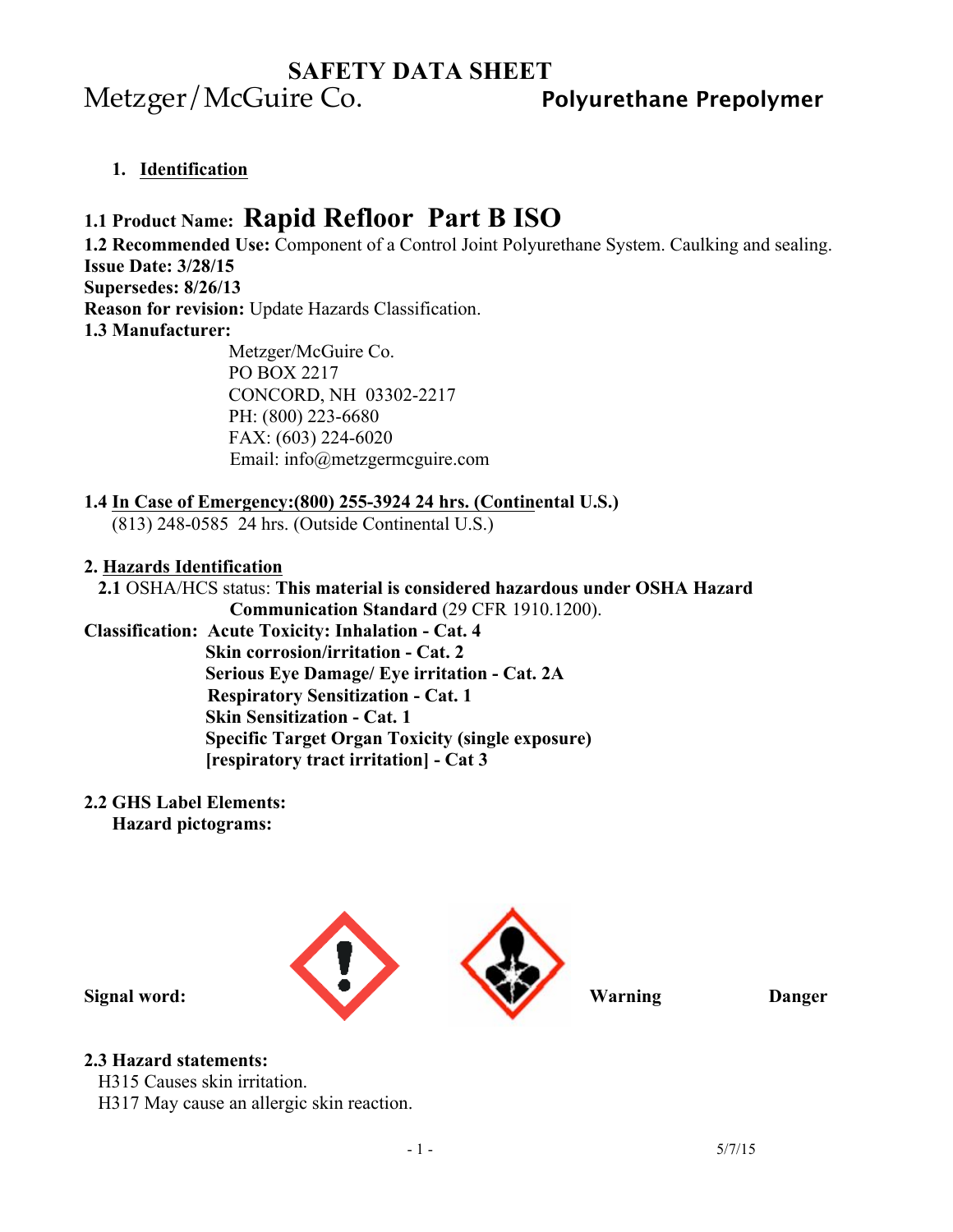## **SAFETY DATA SHEET**

# Metzger/McGuire Co. **Polyurethane Prepolymer**

H319 Causes serious eye irritation.

H332 Harmful if inhaled.

H334 May cause allergy or asthma symptoms of breathing difficulties if inhaled.

H335 May cause respiratory irritation.

### **2.4 Precautionary statements:**

P261 Avoid breathing vapor.

P264 Wash thoroughly after handling.

P271 Use only outdoors or in a well-ventilated area.

P272 Contaminated work clothing should not be allow out of the work place.

P273 Avoid release to the environment.

P281 Wear protective gloves / protective clothing /eye protection / face protection.

P302 + P352 **IF ON SKIN:** Wash with plenty of soap and water.

P333 + P313 If skin irritation or rash occurs: Get medical advice / attention.

#### **GENERAL INFORMATION: Read the entire SDS for a more thorough evaluation of the hazards.**

**3. Composition/Information Name CAS number 3.1 Substances** 4,4'-Diphenylmethane Diisocyanate 101-68-8 **3.2 Mixture: Concentration of composition has been withheld as a Trade Secret**

#### **4. First Aid Measures**

 **4.1 Eye contact:** Check for and remove any contact lenses. Immediately flush eyes with plenty of running tepid water for 15 minutes, occasionally lifting the upper and lower eyelids. If effects occur get medical attention immediately.

 **Skin contact:** Wash immediately with warm soapy water. Corn oil may be more effective than soap and water. Get medical attention if irritation develops. Wash clothing before re-use. Discard personal items that cannot be decontaminated.

 **Inhalation:** Move exposed person to fresh air. If not breathing, if breathing is irregular or if respiratory arrest occurs, provide artificial respiration or oxygen by trained personnel. Get medical attention immediately. Loosen clothing such as collar, tie, belt or waistband.

 **Ingestion:** Wash out mouth with water. Do not induce vomiting unless directed to do so by medical personnel. Never give anything by mouth to an unconscious person. Get medical attention immediately.

**Notes to Physician:** No specific treatment. Treat symptomatically. Call poison control center if large quantities have been ingested.

#### **4.2 Symptoms of exposure:**

 **Eye contact:** Irritation, watering, redness and pain.

**Skin contact:** Irritation, redness, itching.

**Inhalation:** Dizziness, difficulty breathing if fumes are highly concentrated.

**Ingestion:** No specific data, may cause irritation.

#### **5. Fire-Fighting Measures**

**NFPA Flammable classification:** Combustible liquid IIIB Flash point: >200°C (Pensky-Martens Closed Cup)

#### **5.1 Extinguishing Media**

 **Suitable:** Carbon dioxide, foam, dry chemical.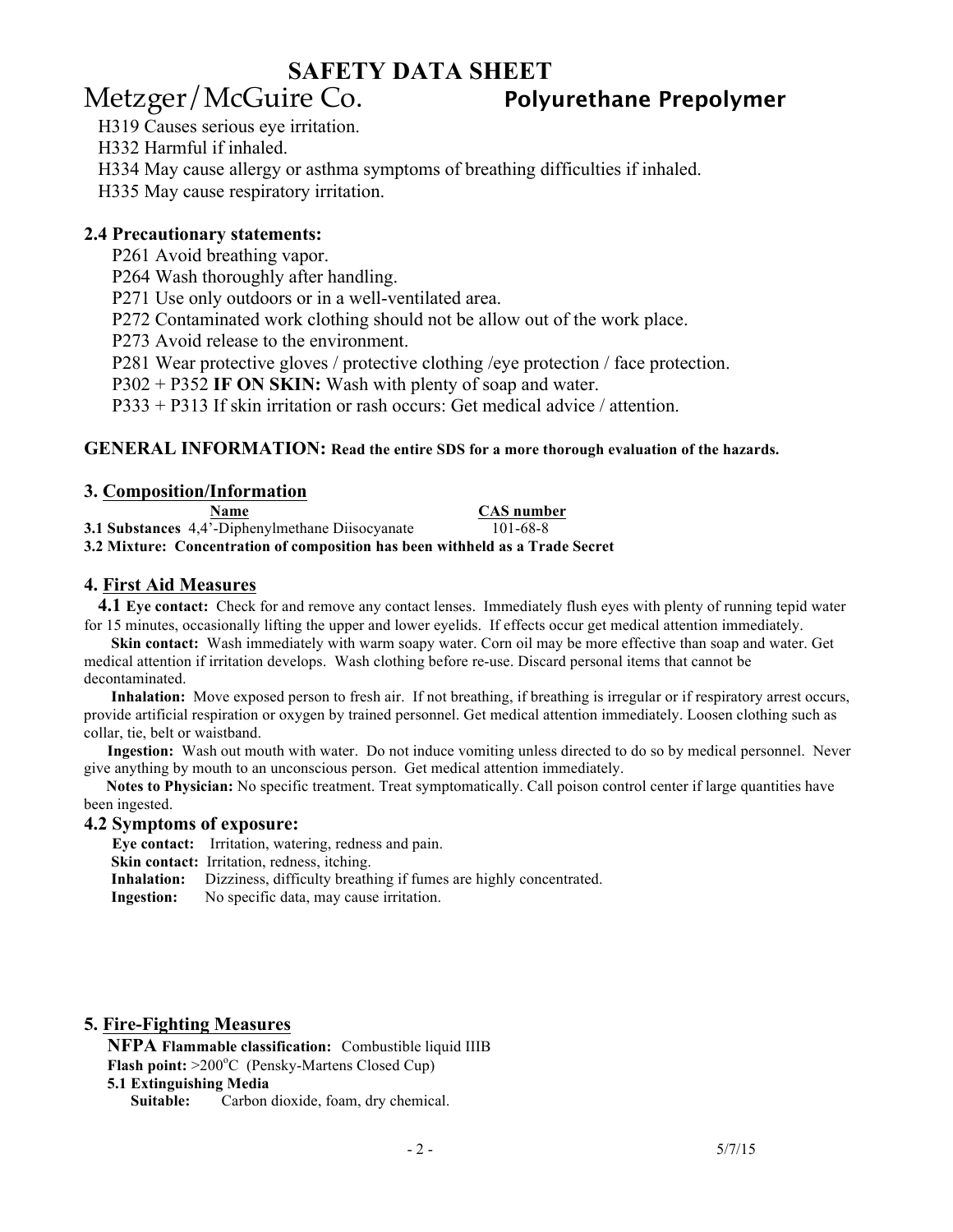# **SAFETY DATA SHEET**

# Metzger/McGuire Co. **Polyurethane Prepolymer**

 **Not Suitable:** Water may be used if no other available and then in copious quantities. Reaction between water and hot isocyanate may be vigorous.

**5.2 Special hazards:** Combustion products may include: carbon monoxide, carbon dioxide, nitrogen oxides, hydrocarbons and HCN. In a fire or if heated, pressure will increase in containers which may burst.

**5.3 Special protective actions for fire fighters:** Use protective fire fighting clothing and positive pressure selfcontained breathing apparatus (SCBA) to protect against potential harmful and/or irritating fumes. Do not use high volume water jet as this may spread the area of the fire.

## **6. Accidental Release Measures**

**6.1 Personal precautions:** Isolate area; keep unnecessary and unprotected personnel away from spill area. Avoid contact with skin, eyes and clothing. Use appropriate safety equipment. No health effects expected from the cleanup of this material if contact can be avoided. Provide adequate ventilation. **6.2 Environmental precautions:** Avoid disposal of spilled material and runoff and contact with soil,

waterways, drains and sewers.

**6.3 Methods for cleaning up:** Contain and absorb large spills with an inert, non-flammable absorbent carrier (such as earth, sand or clay). Shovel or pump into labeled open-top drums or plastic bags for further decontamination if necessary. Apply lids loosely to avoid pressure build-up. Wash the spillage area clean with a mixture of water and non-ionic surfactant or a suitable liquid detergent. (See section 13 for disposal considerations). Notify applicable government authorities if release is reportable. CERCLA RQ for 4,4-MDI is 5,000 lbs.

## **7. Handling and Storage**

**7.1 Precautions for safe handling:** Avoid personal contact with the product. Use only with adequate ventilation to ensure that the occupational exposure limit is not exceeded. Regularly monitor the efficiency of the ventilation system. Avoid breathing aerosols, mists and vapors. (See section 8 Exposure control for details). Keep stocks of de-contaminant readily available.

**7.2 Storage:** Keep containers tightly closed and store in a cool, dry well ventilated area at 68-86F.

## **8. Exposure controls/personal protection**

**8.1 Exposure parameters:** Diphenylmethane 4,4'-diisocyanate:

ACGIH TLV (TWA): 0.005 ppm 8 hrs. Ceiling Limit Value: 0.02 ppm,  $0.2 \text{ mg/m}^3$ 

**8.2 Engineering controls:** Ventilation through local exhaust if appropriate.

**Eye/face protection:** Safety glasses, goggles, face mask as appropriate.

**Skin & hand protection:** Protective clothing as necessary to guard against product contact. PVC, neoprene or nitrile rubber gloves, safety shoes.

**Respiratory protection:** Not needed under normal use conditions under adequate ventilation.

 **Other protective equipment:** Eye wash stations and emergency showers should be available. The type and degree of personal protective equipment will depend on the specific work operation.

**8.3 Environmental exposure controls:** See Exposure parameters.

### **9. Physical and chemical properties**

## **9.1 Information on basic physical and chemical properties.**

| Appearance           | $:$ Liquid                           |
|----------------------|--------------------------------------|
| Color                | : Clear, pale yellow                 |
| <b>Type of odor</b>  | : Slight aromatic                    |
| Vapor pressure       | : < 0.0001 mm/Hg @ 25C               |
| <b>Flash Point</b>   | : >200°C (Pensky-Martens Closed Cup) |
| <b>Boiling point</b> | : >200 $^{\circ}$ C @ 5 mm Hg        |
|                      |                                      |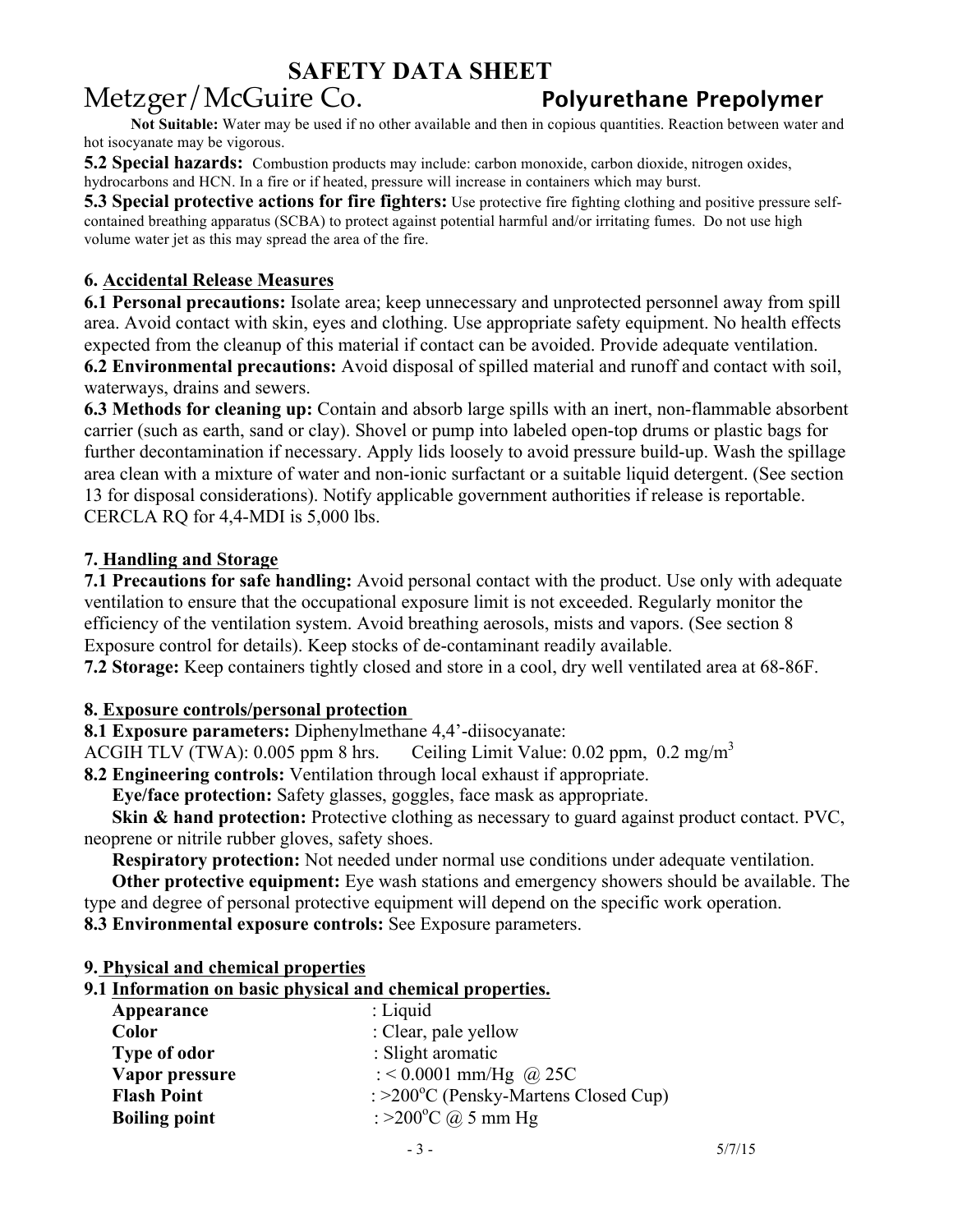# **SAFETY DATA SHEET** Metzger/McGuire Co. **Polyurethane Prepolymer**

| <b>Freezing Point</b>   | : $5-20^{\circ}$ C (41-68 <sup>o</sup> F) |
|-------------------------|-------------------------------------------|
| <b>Specific gravity</b> | : 1.2 grams $\frac{\prime}{\prime}$ cc    |
| <b>Water solubility</b> | : Insoluble, reacts                       |

**: Insoluble, reacts slowly with water to liberate CO2 gas.** 

## **10. Stability and Reactivity**

 **10.1 Reactivity:** Reacts with water producing carbon dioxide gas. Exothermic reaction with materials containing active hydrogen groups.

 **10.2 Stability:** Stable at room temperature.

**10.3 Hazardous polymerization:** May occur under certain conditions of storage and use..

**10.4 Conditions to avoid:** Water, alcohol, amines, strong bases and acids.

**10.5 Incompatible materials:** Water, alcohols, amines, bases and acids.

 **10.6 Hazardous decomposition products:** Carbon monoxide, carbon dioxide, nitrogen oxides, hydrocarbons and HCN.

## **11. Toxicological Information**

11.1 Acute Inhalation Toxicity: LC50: >360 mg/m<sup>3</sup>, 4 h (rat, Male/Female)

**11.2 Acute Oral Toxicity:** LD50 >2,000 mg/kg (rat, male/female)

**11.3 Acute Dermal Toxicity:** LD50: >10,000 mg/kg (rabbit)

**11.4 Skin Irritation:** Rabbit, slightly irritating.

## **12. Ecological Information**

**12.1 Acute and Prolonged Toxcity to Fish:** LC0: >1,000 mg/l (zebra fish, 96h)

 **12.2 Persistence and degradability:** Based on stringent OECD test guidelines, this material cannot be considered as readily biodegradable; however, these results do not necessarily mean that the material is not biodegradable under environmental conditions.

## **13. Disposal Considerations**

 **13.1 Waste treatment methods:** Do not dump into any sewers, on the ground, or into any body of water. Significant quantities of waste product residues should be processed in a suitable effluent treatment plant. Dispose of surplus and non-recyclable products via a licensed waste disposal contractor. Disposal of this product, solutions and any by-products should at all times comply with the requirements of environmental protection and waste disposal legislation and any regional local requirements.

**Container disposal:** Drain container of all residual material prior to disposal.

## **14. Transport Information:**

**14.1 Land transport** (**DOT):** Not regulated in single containers of less than 5,000 lbs.

**14.2 Proper Shipping name:** Other regulated substances, liquid, n.o.s.

(contains 4,4'- Diphenylmethane Diisocyanate (MDI))

**14.3 Hazard Division/Label:** Class 9 UN/NA Number: NA3082 PG III

**14.4 Reportable Quantity:** 5,000 lbs. Single containers less than 5,000 lbs. are not regulated.

**14.5 Sea transport (IMDG)** Not regulated

**14.6 Air transport (ICAO/IATA)** Not regulated

## **15. Regulatory Information**

**15.1 Safety health and environmental regulations/legislation:**

OSHA HazCom Standard Rating: Hazardous.